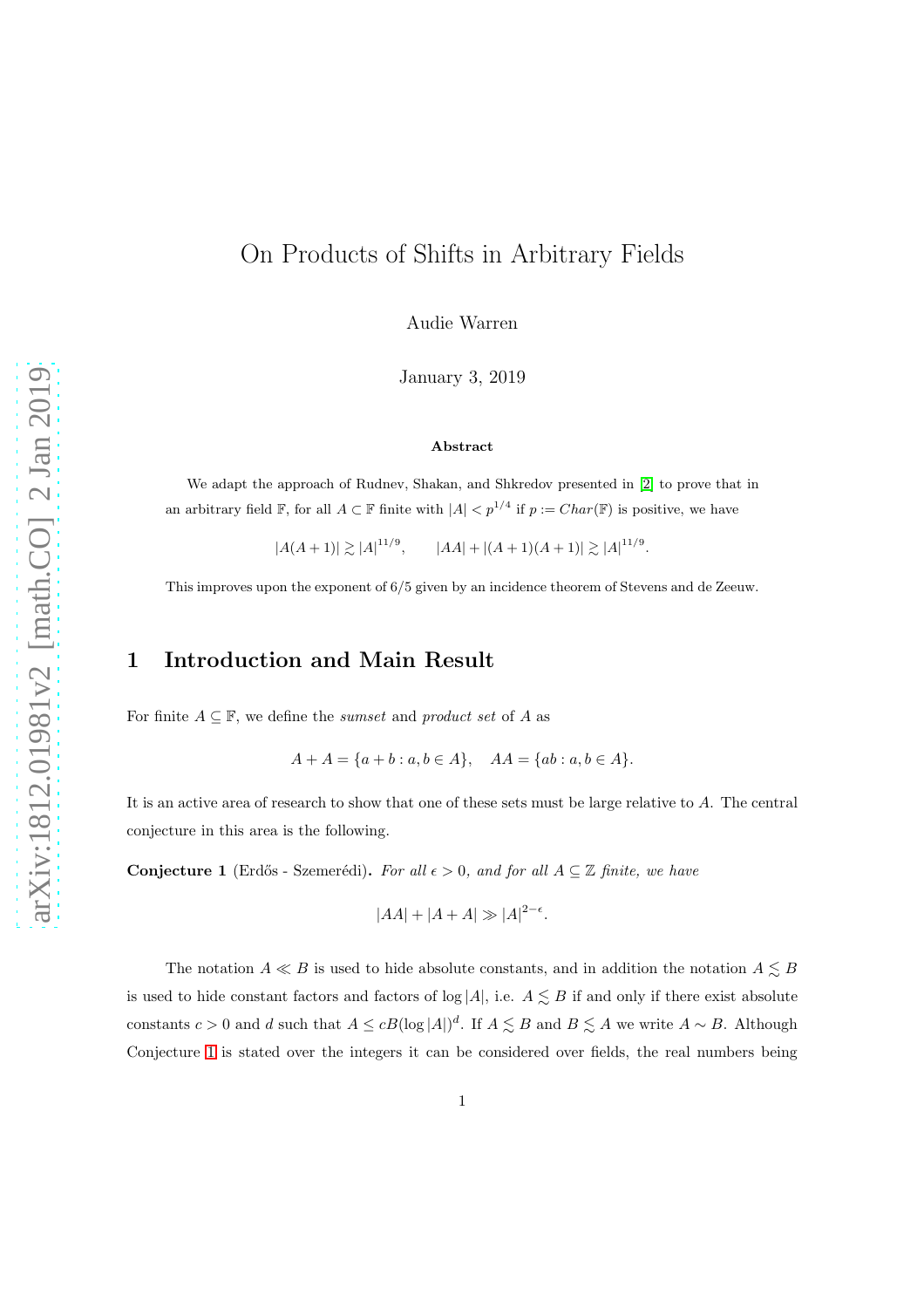of primary interest. Current progress over  $\mathbb R$  places us at an exponent of  $\frac{4}{3} + c$  for some small c, due to Shakan [\[10\]](#page-15-1), building on works of Konyagin and Shkredov [\[11\]](#page-15-2) and Solymosi [\[12\]](#page-16-0). Incidence geometry, and in particular the Szemerédi-Trotter Theorem, are the tools used to prove such results in the real numbers.

Conjecture [1](#page-0-0) can also be considered over arbitrary fields  $\mathbb{F}$ . We will let p denote the characteristic of F throughout. Due to the possible existence of subfields in F, extra restrictions on  $|A|$ relative to p must be imposed if  $p > 0$ . All such conditions can be ignored if  $p = 0$ . Over arbitrary fields we replace the Szemerédi-Trotter Theorem with a point-plane incidence theorem of Rudnev [\[13\]](#page-16-1), which was used by Stevens and de Zeeuw to derive a point-line incidence theorem [\[4\]](#page-15-3). The exponent of 6/5 was proved in 2014 by Roche-Newton, Rudnev, and Shkredov [\[5\]](#page-15-4). An application of the Stevens - de Zeeuw Theorem also gives this exponent of 6/5 for Conjecture [1,](#page-0-0) so that 6/5 became a threshold to be broken.

The  $6/5$  threshold has recently been broken, see [\[1\]](#page-15-5), [\[2\]](#page-15-0), and [\[3\]](#page-15-6). The following theorem was proved in [\[2\]](#page-15-0) by Rudnev, Shakan, and Shkredov, and is the current state of the art bound.

<span id="page-1-1"></span>**Theorem 1.** [\[2\]](#page-15-0) Let  $A \subset \mathbb{F}$  be finite with  $|A| < p^{18/35}$ . Then

 $|A + A| + |AA| \gtrsim |A|^{11/9}.$ 

Another way of considering the sum-product phenomenon is to consider the set  $A(A + 1)$ , which we would expect to be quadratic in size. This encapsulates the idea that a translation of a multiplicatively structured set should destroy its structure, which is a main theme in sum-product questions. Study of growth of  $|A(A + 1)|$  began in [\[6\]](#page-15-7) by Garaev and Shen, see also [\[7\]](#page-15-8), [\[8\]](#page-15-9), and [\[9\]](#page-15-10). Current progress for  $|A(A + 1)|$  comes from an application of the Stevens - de Zeeuw Theorem, giving the same exponent of 6/5. In this paper we use the multiplicative analogue of ideas in [\[2\]](#page-15-0) to prove the following theorem.

<span id="page-1-0"></span>**Theorem 2.** Let  $A, B, C, D \subset \mathbb{F}$  be finite with the conditions

 $|C(A+1)||A| \leq |C|^3$ ,  $|C(A+1)|^2 \leq |A||C|^3$ ,  $|B| \leq |D|$ ,  $|A|, |B|, |C|, |D| < p^{1/4}$ .

Then we have

 $|AB|^8|C(A+1)|^2|D(B-1)|^8 \gtrsim |B|^{13}|A|^5|C|^3|D|.$ 

In our applications of this theorem we have  $|A| = |B| = |C| = |D|$ , so that the first three conditions are trivially satisfied. The conditions involving  $p$  could likely be improved, however for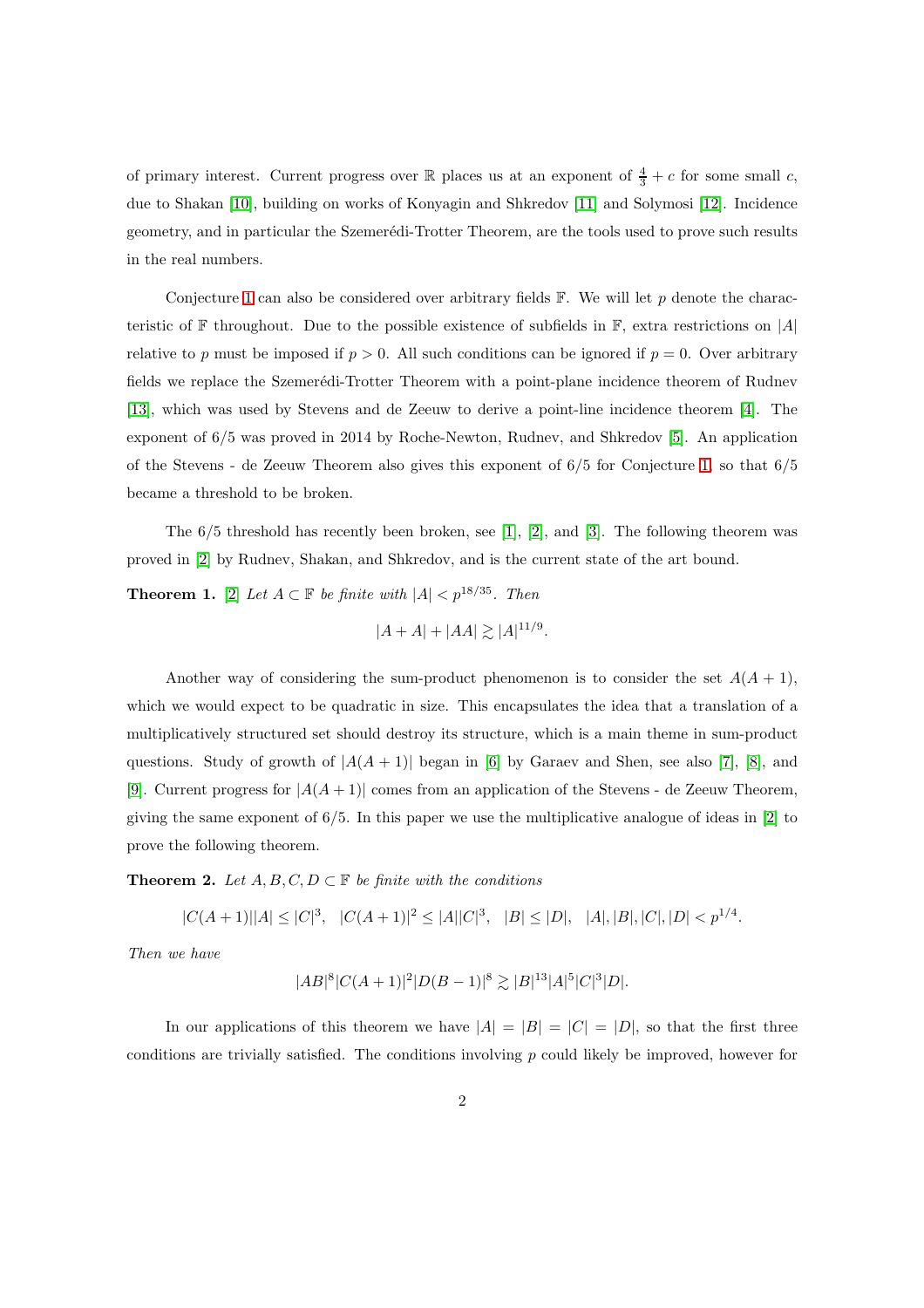sake of exposition we do not attempt to optimise these. The main proof closely follows [\[2\]](#page-15-0) (in the multiplicative setting), the central difference being a bound on multiplicative energies in terms of products of shifts. An application of Theorem [2](#page-1-0) beats the threshold of 6/5, matching the 11/9 appearing in Theorem [1.](#page-1-1) Specifically, we have

<span id="page-2-1"></span>**Corollary 1.** Let  $A \subseteq \mathbb{F}$  be finite, with  $|A| < p^{1/4}$ . Then

$$
|A(A+1)| \gtrsim |A|^{11/9}, \qquad |AA| + |(A+1)(A+1)| \gtrsim |A|^{11/9}.
$$

#### 1.1 Acknowledgements

The author was supported by the Austrian Science Fund (FWF) Project P 30405-N32. The author would also like to thank Oliver Roche-Newton and Misha Rudnev for helpful conversations.

## 2 Preliminary Results

We require some preliminary theorems. The first is the point-line incidence theorem of Stevens and de Zeeuw.

<span id="page-2-0"></span>**Theorem 3** (Stevens - de Zeeuw, [\[4\]](#page-15-3)). Let A and B with  $|A| \geq |B|$  be finite subsets of  $\mathbb{F}$  a field, and let L be a set of lines. Assuming  $|L||B| \ll p^2$  and  $|B||A|^2 \leq |L|^3$ , we have

$$
I(A \times B, L) \ll |A|^{1/2} |B|^{3/4} |L|^{3/4} + |L|
$$

Note that as A is the larger of A and B, we may swap the powers of  $|A|$  and  $|B|$  in this result. Before stating the next two theorems we require some definitions. For  $x \in \mathbb{F}$  we define the representation function

$$
r_{A/D}(x) = \left| \left\{ (a,d) \in A \times D : \frac{a}{d} = x \right\} \right|.
$$

The set  $A/D$  in this definition can be changed to any other combination of sets, changing the fraction  $\frac{a}{d}$  in the definition to match. We also define the n'th moment multiplicative energy of sets A,  $D \subseteq \mathbb{F}$ as

$$
E_n^*(A, D) = \sum_x r_{A/D}(x)^n.
$$

We use Theorem [3](#page-2-0) to prove two further results. The first is a bound on the fourth order multiplicative energy relative to products of shifts.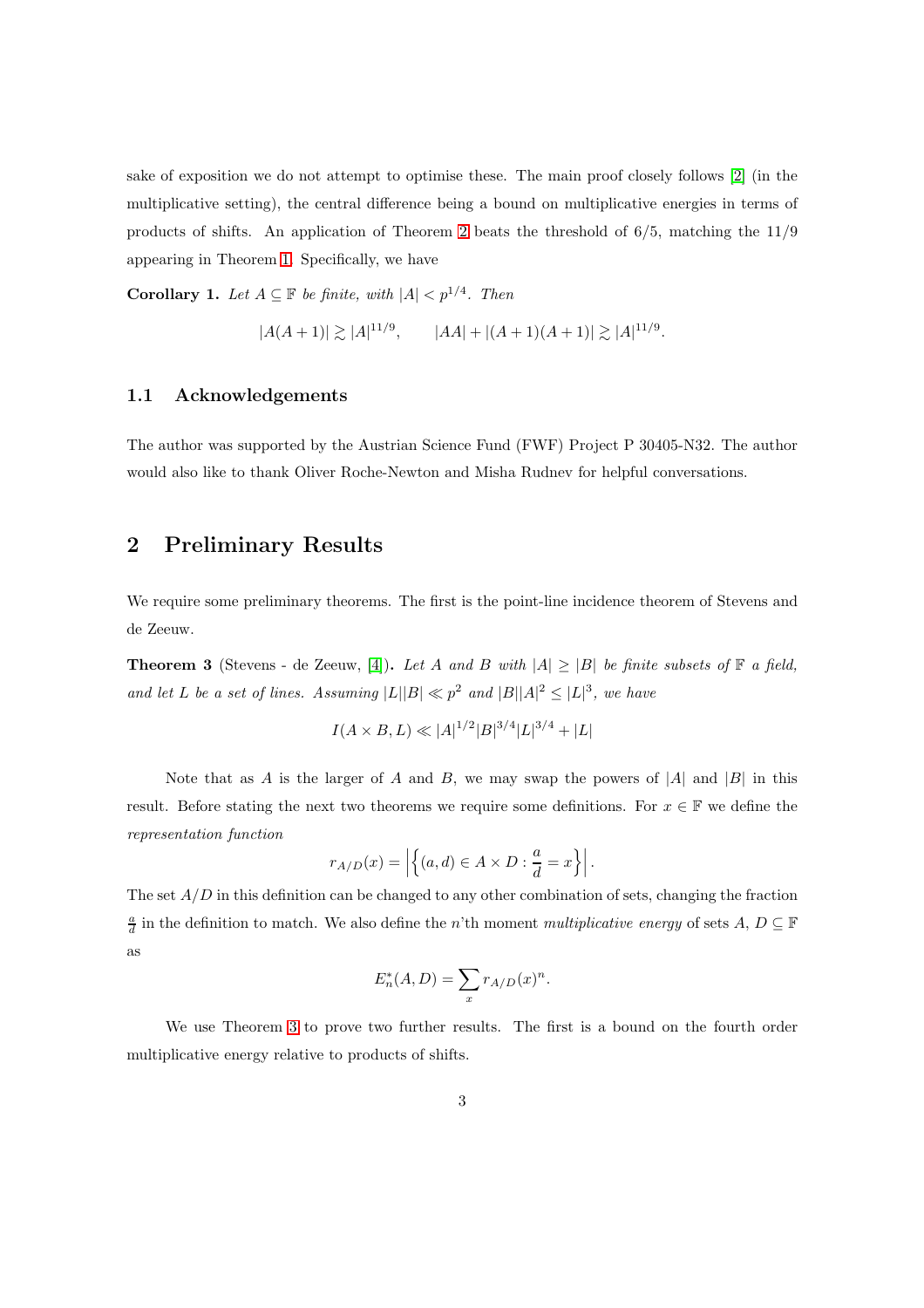<span id="page-3-0"></span>**Theorem 4.** For all finite non-empty  $A, C, D \subset \mathbb{F}$  with  $|A|^2|C(A+1)| \leq |D||C|^3$ ,  $|A||C(A+1)|^2 \leq$  $|D|^2|C|^3$ , and  $|A||C||D|^2 \ll p^2$ , we have

$$
E_4^*(A, D) \lesssim \min \left\{ \frac{|C(A+1)|^2 |D|^3}{|C|}, \frac{|C(A+1)|^3 |D|^2}{|C|} \right\}
$$

The second result is similar, but for the second moment multiplicative energy.

<span id="page-3-1"></span>**Theorem 5.** For all finite and non-empty A, C,  $D \subset \mathbb{F}$  with  $|A|^2|C(A+1)| \leq |D||C|^3$ ,  $|A||C(A+1)| \leq |B||C|^4$  $|1\rangle|^2 \leq |D|^2|C|^3$ , and  $|A||C||D|\min\{|C|,|D|\} \ll p^2$ , we have

$$
E^*(A, D) \lesssim \frac{|C(A+1)|^{3/2}|D|^{3/2}}{|C|^{1/2}}.
$$

The  $A + 1$  appearing in these theorems can be changed to any  $A + \lambda$  for  $\lambda \neq 0$ , by noting that  $|C(A+1)| = |C(\lambda A + \lambda)|$  and renaming  $A' = \lambda A$ . For our purposes, we will use  $\lambda = \pm 1$ .

*Proof of Theorem [4.](#page-3-0)* WLOG we can assume that  $0 \notin A, C, D$ . We begin by proving that

$$
E_4^*(A, D) \lesssim \frac{|C(A+1)|^2|D|^3}{|C|}.
$$

Define the set

$$
S_{\tau} := \{ x \in A/D : \tau \le r_{A/D}(x) < 2\tau \}.
$$

By a dyadic decomposition, there is some  $\tau$  with

$$
|S_\tau|\tau^4 \sim E_4^*(A, D).
$$

Take an element  $t \in S_{\tau}$ . It has  $\tau$  representations in  $A/D$ , so there are  $\tau$  ways to write  $t = a/d$  with  $a \in A, d \in D$ . For all  $c \in C$ , we have

$$
t = \frac{a}{d}
$$
  
=  $\frac{1}{d} \left( \frac{ac + c - c}{c} \right)$   
=  $\frac{1}{d} \left( \frac{p}{c} - 1 \right)$ 

where  $p = c(a + 1) \in C(A + 1)$ . This shows that we have  $|S_\tau|\tau|C|$  incidences between the lines

$$
L = \{ l_{d,c} : d \in D, c \in C \}, \quad l_{d,c} \text{ given by } y = \frac{1}{d} \left( \frac{x}{c} - 1 \right)
$$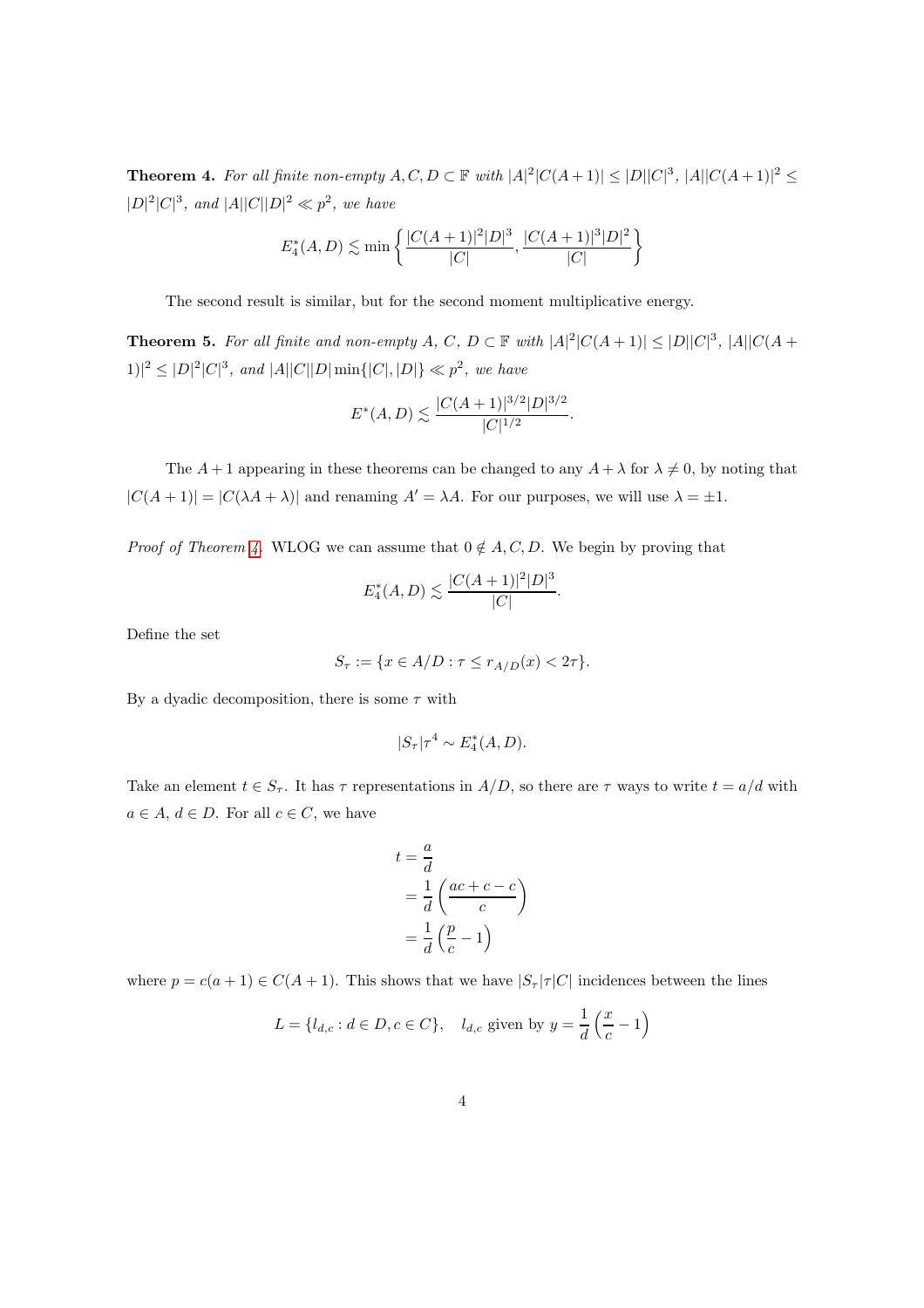and the point set  $P = C(A+1) \times S_{\tau}$ . Under the conditions  $|D||C| \min\{|S_{\tau}|, |C(A+1)|\} \ll p^2$  and  $|S_{\tau}| |C(A+1)| \max\{|S_{\tau}|,|C(A+1)|\} \leq |D|^3 |C|^3$ , we have that

$$
|S_{\tau}|\tau|C| \le I(P,L) \ll |C(A+1)|^{1/2}|S_{\tau}|^{3/4}|C|^{3/4}|D|^{3/4} + |D||C|.
$$

The conditions are satisfied under the assumptions  $|D||A||C|$  min $\{|D|, |C|\} \ll p^2$ ,  $|A|^2|C(A+1)| \le$  $|D||C|^3$ , and  $|A||C(A+1)|^2 \leq |D|^2|C|^3$ . Assuming that the leading term is dominant, we have

$$
|S_{\tau}|\tau^4|C| \ll |C(A+1)|^2|D|^3
$$

so that as  $|S_\tau|\tau^4 \sim E_4^*(A, D)$ , we have

$$
E_4^*(A, D) \lesssim \frac{|C(A+1)|^2|D|^3}{|C|}.
$$

We therefore assume the leading term is not dominant. Suppose  $|D||C|$  is dominant, so that

<span id="page-4-0"></span>
$$
|D||C| \gg |C(A+1)|^{1/2} |S_{\tau}|^{3/4} |C|^{3/4} |D|^{3/4}.
$$
 (1)

Raising to the power four and multiplying through by  $\tau^{12}$  we get the bound

$$
|D||C|\tau^{12} \gtrsim |C(A+1)|^2 E_4^*(A, D)^3 \implies E_4^*(A, D) \lesssim \frac{|D|^{1/3}|C|^{1/3}\tau^4}{|C(A+1)|^{2/3}}.
$$

We now assume that the result doesn't hold, that is

$$
\frac{|C(A+1)|^2|D|^3}{|C|} \lesssim \frac{|D|^{1/3}|C|^{1/3}\tau^4}{|C(A+1)|^{2/3}}
$$

which gives

$$
|D|^8|C|^4|A|^4 \ll |D|^8|C(A+1)|^8 \lesssim \tau^{12}|C|^4 \ll |A|^{12}|C|^4
$$

so that we have  $|D| \leq |A|$ . We return to equation [\(1\)](#page-4-0) and simplify, to find

$$
|A|^{1/4}|C|^{1/4} \gtrsim |D|^{1/4}|C|^{1/4} \gg |C(A+1)|^{1/2}|S_{\tau}|^{3/4} \ge |A|^{1/4}|C|^{1/4}|S_{\tau}|^{3/4}
$$

so that  $|S_\tau| \sim 1$ . We then have

$$
|D||C| \gg |C(A+1)|^{1/2}|S_{\tau}|^{3/4}|C|^{3/4}|D|^{3/4} \sim |C(A+1)|^{1/2}|C|^{3/4}|D|^{3/4} \gg |A|^{1/4}|C||D|^{3/4} \gtrsim |D||C|
$$

so that the two terms are in fact balanced and the result follows.

Secondly, we prove that

$$
E_4^*(A, D) \lesssim \frac{|C(A+1)|^3|D|^2}{|C|}.
$$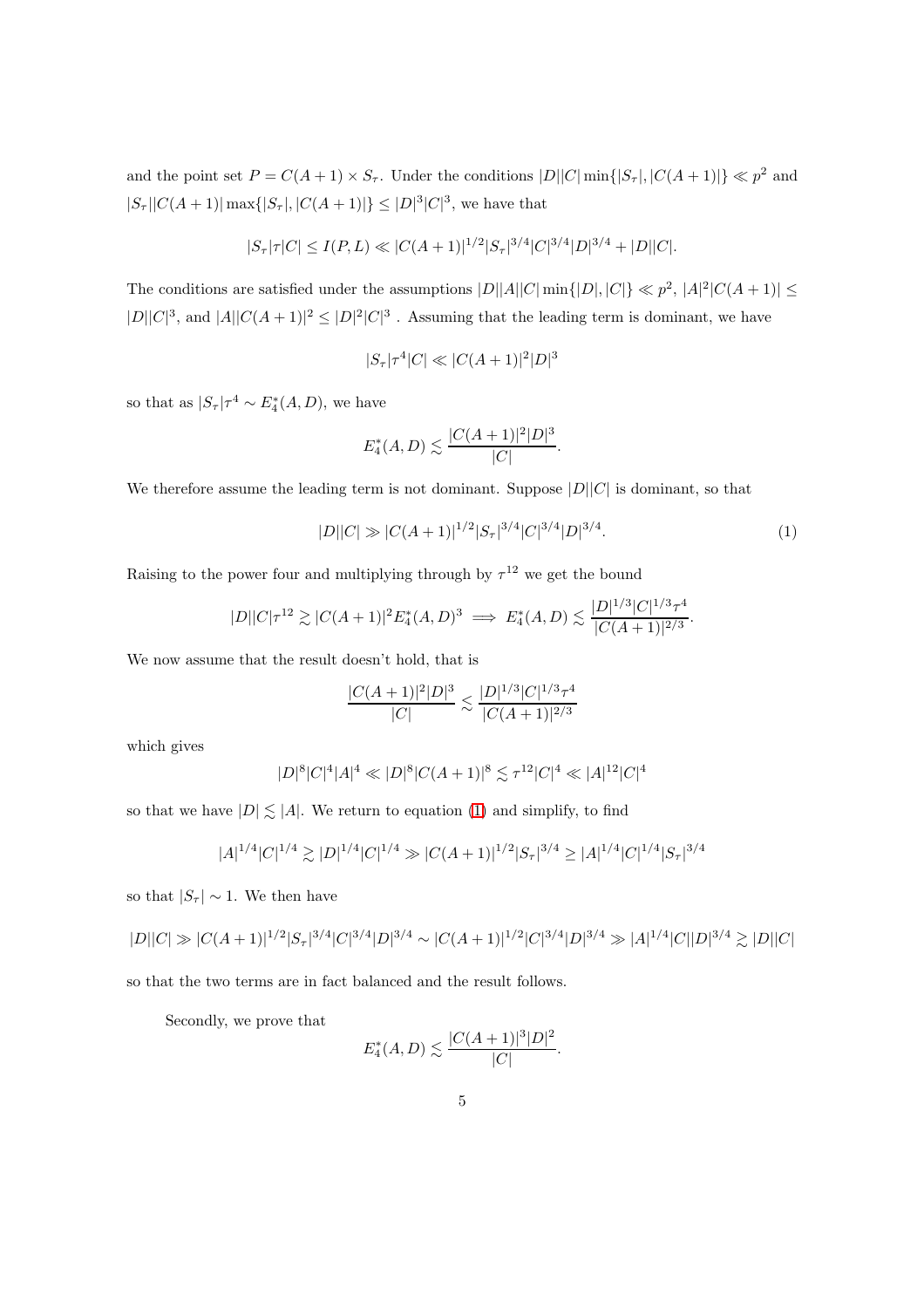To do this, we swap the roles of D and  $S<sub>\tau</sub>$  from above. We define the line set and point set by

$$
L = \{l_{t,c} : t \in S_{\tau}, c \in C\}, \qquad P = C(A+1) \times D.
$$

Any incidence from the previous point and line set remains an incidence for the new ones, via  $t = \frac{1}{d} \left( \frac{p}{c} - 1 \right) \iff d = \frac{1}{t} \left( \frac{p}{c} - 1 \right)$ . Under the conditions

<span id="page-5-0"></span>
$$
|S_{\tau}||C|\min\{|D|,|C(A+1)|\} \ll p^2, \qquad |D||C(A+1)|\max\{|D|,|C(A+1)|\} \le |S_{\tau}|^3|C|^3 \tag{2}
$$

we have

$$
|S_{\tau}|\tau|C| \ll I(P, L) \ll |C(A+1)|^{3/4} |S_{\tau}|^{3/4} |C|^{3/4} |D|^{1/2} + |S_{\tau}| |C|.
$$

If the leading term dominates, the result follows from  $|S_\tau|\tau^4 \sim E_4^*(A, D)$ . Assume the leading term is not dominant, that is,

$$
|C(A+1)|^3|D|^2 \ll |S_\tau||C|.
$$

Then by using  $|S_\tau| \ll |A||D|$ , we have

$$
|A||C|^2|D|^2 \leq |C(A+1)|^3|D|^2 \ll |A||D||C|
$$

so that  $|C| \sim |D| \sim 1$  and the result is trivial.

We now check the conditions [\(2\)](#page-5-0) for using Theorem [3.](#page-2-0) The first condition in [\(2\)](#page-5-0) is satisfied if  $|A||C||D|^2 \ll p^2$ , which is true under our assumptions. The second condition depends on  $\max\{|D|, |C(A+1)|\}$ , which we assume is |D| (if not the first term in Theorem [4](#page-3-0) gives stronger information, which we have already proved). Assuming the second condition does not hold, we have

$$
|D|^2|C(A+1)| \gg |S_\tau|^3|C|^3.
$$

Multiplying by  $\tau^{12}$  on both sides and bounding  $\tau \ll |A|$ , we get

<span id="page-5-1"></span>
$$
E_4^*(A, D) \lesssim \frac{|A|^4 |D|^{2/3} |C(A+1)|^{1/3}}{|C|}.
$$
 (3)

Assuming that the result does not hold, we have

$$
\frac{|C(A+1)|^3|D|^2}{|C|} \lesssim \frac{|A|^4|D|^{2/3}|C(A+1)|^{1/3}}{|C|}
$$

giving

$$
|A|^8|D|^4 \ll |C(A+1)|^8|D|^4 \lesssim |A|^{12}.
$$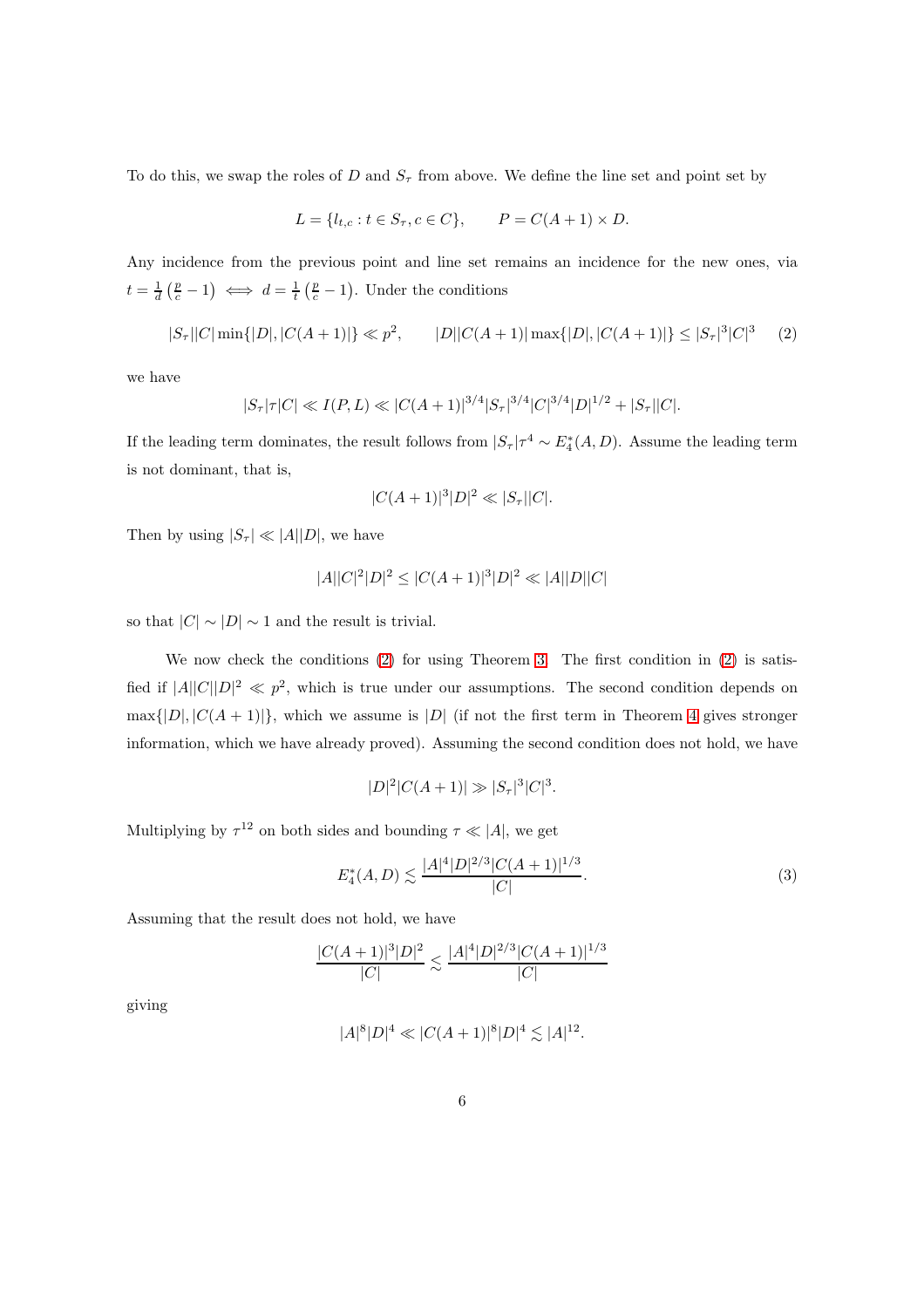So that  $|D| \lesssim |A|$ . In turn, this implies  $|A| \gtrsim |D| \geq |C(A+1)| \gg |A|$ , so that  $|A| \sim |C(A+1)| \sim |D|$ . Returning to equation [3,](#page-5-1) this gives

$$
E_4^*(A, D) \lesssim \frac{|A|^4 |D|^{2/3} |C(A+1)|^{1/3}}{|C|} \sim \frac{|C(A+1)|^3 |D|^2}{|C|}
$$

and the result is proved.

Proof of Theorem [5.](#page-3-1) The proof follows similarly to that of Theorem [4.](#page-3-0) We again define the lines and points

$$
L = \{l_{d,c} : d \in D, c \in C\}, \quad l_{d,c} \text{ given by } y = \frac{1}{d} \left(\frac{x}{c} - 1\right), \quad P = C(A+1) \times S_{\tau},
$$

where in this case the set  $S_{\tau}$  is rich with respect to  $E^*(A, D)$ , so that  $|S_{\tau}| \tau^2 \sim E^*(A, D)$ . With the conditions  $|A||C||D|\min\{|D|,|C|\} \ll p^2$  and  $|S_{\tau}||C(A+1)|\max\{|S_{\tau}|,|C(A+1)|\} \leq |D|^3|C|^3$ , (which are satisfied under our assumptions) we have by Theorem [3,](#page-2-0)

$$
|S_{\tau}|\tau|C| \ll I(P, L) \ll |S_{\tau}|^{1/2} |C(A+1)|^{3/4} |D|^{3/4} |C|^{3/4} + |D||C|.
$$

If the leading term dominates, we have

$$
|S_{\tau}|\tau^2 \ll \frac{|C(A+1)|^{3/2}|D|^{3/2}}{|C|^{1/2}}
$$

and the result follows from  $|S_\tau| \tau^2 \sim E^*(A, D)$ . We therefore assume that the leading term does not dominate, that is,

$$
|S_{\tau}|^{1/2}|C(A+1)|^{3/4}|D|^{3/4}|C|^{3/4}\ll |D||C|.
$$

Multiplying through by  $\tau$  and squaring, we get the bound

$$
E^*(A, D) \lesssim \frac{|D|^{1/2} |C|^{1/2} \tau^2}{|C(A+1)|^{3/2}}
$$

.

Assuming the result does not hold, we have

$$
\frac{|D|^{3/2}|C(A+1)|^{3/2}}{|C|^{1/2}} \lesssim \frac{|D|^{1/2}|C|^{1/2}\tau^2}{|C(A+1)|^{3/2}} \implies |D||C(A+1)|^3 \lesssim |C|\tau^2.
$$

Bounding  $\tau \leq |A|$  and  $|C||A|^2 \ll |C(A+1)|^3$  we have  $|D| \sim 1$ . Similarly, bounding  $\tau^2 \leq |A||D|$  and  $\Box$  $|C(A+1)|^3 \geq |C|^2|A|$ , we find  $|C| \lesssim 1$ , so that the result is trivial.

 $\Box$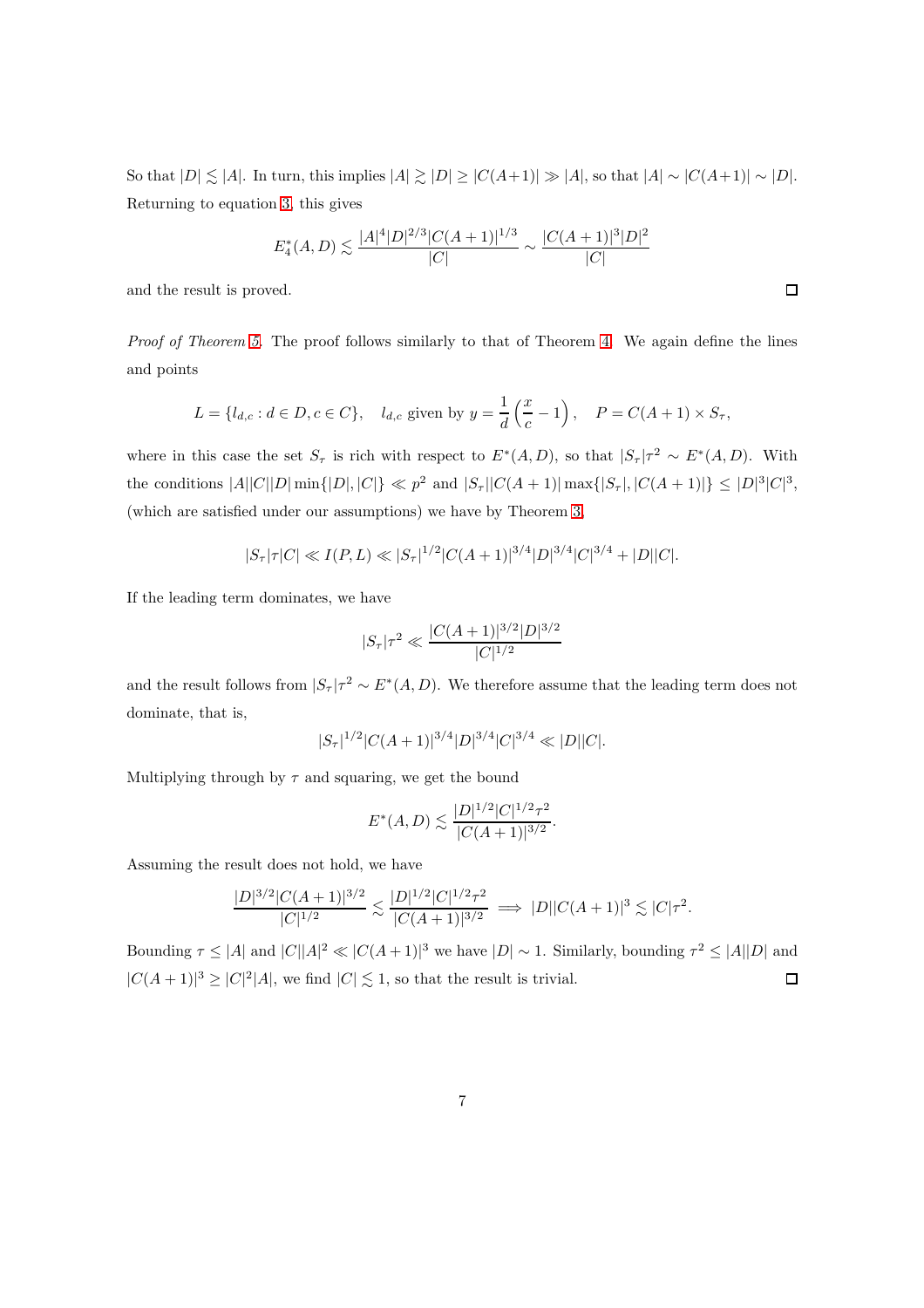## 3 Proof of Theorem [2](#page-1-0)

We follow a multiplicative analogue of the argument in [\[2\]](#page-15-0). For A and B finite subsets of  $\mathbb{F}$ , define a popular set of products

$$
P := \left\{ x \in AB : r_{AB}(x) \ge \frac{|A||B|}{\log |A||AB|} \right\}.
$$

Note that by writing

$$
|\{(a,b)\in A\times B:ab\in P\}|+|\{(a,b)\in A\times B:ab\notin P\}|=|A||B|
$$

and noting that

$$
|\{(a,b)\in A\times B: ab\notin P\}| = \sum_{x\notin P} r_{AB}(x) < |P^c| \frac{|A||B|}{\log |A||AB|} \le \frac{|A||B|}{\log |A|}
$$

we have

$$
|\{(a,b)\in A\times B : ab\in P\}| \ge \left(1 - \frac{1}{\log|A|}\right)|A||B|.
$$

We also define a popular subset of  $A$  with respect to  $P$ , as

$$
A' := \left\{ a \in A : |\{b \in B : ab \in P\}| \ge \frac{2}{3}|B|\right\}.
$$

We have

$$
|\{(a,b)\in A\times B: ab\in P\}| = \sum_{a\in A'} |\{b: ab\in P\}| + \sum_{a\in A\setminus A'} |\{b: ab\in P\}| \ge \left(1 - \frac{1}{\log|A|}\right)|A||B|
$$

Suppose that  $|A \setminus A'| = c|A|$  for some  $c \geq 0$ , so that also  $|A'| = (1 - c)|A|$ . Noting that

$$
\sum_{a \in A'} |\{b: ab \in P\}| \le (1 - c)|A||B|, \qquad \sum_{a \in A \backslash A'} |\{b: ab \in P\}| \le \frac{2c}{3}|A||B|,
$$

we have

$$
(1 - c)|A||B| + \frac{2c}{3}|A||B| \ge (1 - \frac{1}{\log|A|})|A||B| \implies c < \frac{3}{\log|A|},
$$
\n
$$
\frac{1}{\log|A|} \le (1 - \frac{3}{\log|A|})|A||B| \implies |A| \le (1 - \frac{3}{\log|A|})|A||B| \implies |A| \le (1 - \frac{3}{\log|A|})|A||B| \implies |A| \le (1 - \frac{3}{\log|A|})|A||B| \implies |A| \le (1 - \frac{3}{\log|A|})|A||B| \implies |A| \le (1 - \frac{3}{\log|A|})|A||B| \implies |A| \le (1 - \frac{3}{\log|A|})|A||B| \implies |A| \le (1 - \frac{3}{\log|A|})|A||B| \implies |A| \le (1 - \frac{3}{\log|A|})|A||B| \implies |A| \le (1 - \frac{3}{\log|A|})|A||B| \implies |A| \le (1 - \frac{3}{\log|A|})|A||B| \implies |A| \le (1 - \frac{3}{\log|A|})|A||B| \implies |A| \le (1 - \frac{3}{\log|A|})|A| \implies |A| \le (1 - \frac{3}{\log|A|})|A| \implies |A| \le (1 - \frac{3}{\log|A|})|A| \implies |A| \le (1 - \frac{3}{\log|A|})|A| \implies |A| \le (1 - \frac{3}{\log|A|})|A| \implies |A| \le (1 - \frac{3}{\log|A|})|A| \implies |A| \le (1 - \frac{3}{\log|A|})|A| \implies |A| \le (1 - \frac{3}{\log|A|})|A| \implies |A| \le (1 - \frac{3}{\log|A|})|A| \implies |A| \le (1 - \frac{3}{\log|A|})|A| \implies |A| \le (1 - \frac{3}{\log|A|})|A| \implies |A| \le (1 - \frac{3}{\log|A|})|A| \implies |A| \le (1 - \frac{3}{\log|A|})|A| \implies |A| \le (1 - \frac{3}{\log|A|})|A| \implies |A| \le (1 -
$$

so that  $|A'| \geq \left(1 - \frac{3}{\log|A|}\right)|A|.$ 

We use a multiplicative version of Lemma 8 in [\[2\]](#page-15-0). The proof we present is an expanded version of the proof present in [\[2\]](#page-15-0).

<span id="page-7-0"></span>**Lemma 1.** For all  $A \subset \mathbb{F}$ , there exists  $A_1 \subseteq A$  with  $|A_1| \gg |A|$ , such that

$$
E_{4/3}^*(A_1') \gg E_{4/3}^*(A_1)
$$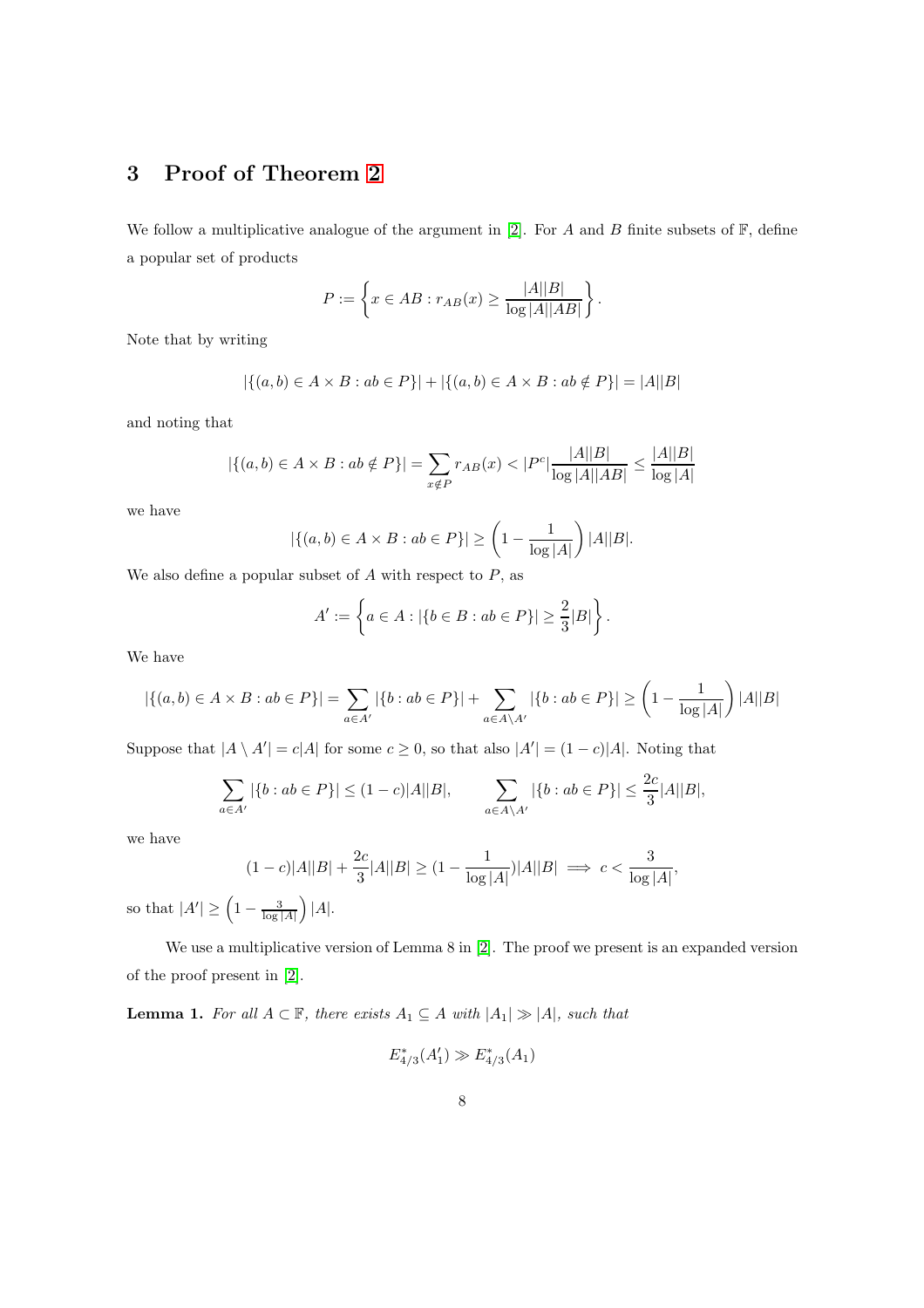Proof. We give an algorithm which shows such a subset exists, as otherwise we have a contradiction. We recursively define

$$
A_i = A'_{i-1}, \qquad A_0 = A, \qquad i < \log|A|
$$

where  $A'_i$  is defined relative to  $A_i$ . Using the same arguments as above, we have  $|A'_i| \geq \left(1 - \frac{3}{\log|A|}\right)|A_i|$ , so that  $|A_i| \gg |A|$  for all i, by following the chain  $|A_i| = |A'_{i-1}| \geq \left(1 - \frac{3}{\log|A|}\right)|A_{i-1}| \geq ... \geq$  $\left(1-\frac{3}{\log|A|}\right)^{\log|A|}|A_0|\geq \frac{|A|}{e^3}$ . We assume that at all steps, we have

$$
E_{4/3}^*(A_i') < \frac{E_{4/3}^*(A_i)}{4}
$$

as otherwise we have  $E_{4/3}^*(A_i') \gg E_{4/3}^*(A_i)$  and we are done. After  $\log|A|$  steps, we have a set  $A_k$ with

$$
|A_k| \gg |A|, \qquad E_{4/3}^*(A'_k) < \frac{E_{4/3}^*(k)}{4} < \frac{E_{4/3}^*(A_{k-1})}{16} < \ldots < \frac{E_{4/3}^*(A)}{4^{\log |A|}}.
$$

But then we have

$$
E_{4/3}^*(A) > E_{4/3}^*(A'_k)4^{\log|A|} \gg |A|^{4/3+2} = |A|^{10/3}
$$

which is a contradiction. Therefore at some step we have an  $A_i$  satisfying the lemma.

We apply this lemma at the outset, redefining the subset  $A_i$  found by Lemma [1](#page-7-0) as A to ensure WLOG that we have

$$
E_{4/3}^*(A') \gg E_{4/3}^*(A).
$$

We pigeonhole the ratio set  $A'/A'$  in relation to the energy  $E_{4/3}^*(A')$  to find a set  $Q \subset A'/A'$  with  $|Q|\Delta^{4/3} \sim E_{4/3}^*(A')$  for some  $\Delta > 0$ .

We will bound the number of solutions to the trivial equation

<span id="page-8-0"></span>
$$
\frac{a}{a'} = \frac{ab}{a'b} = \frac{ab'}{a'b'}
$$
\n<sup>(4)</sup>

 $\Box$ 

such that  $(a, a', b, b') \in A^2 \times B^2$ ,  $\frac{a}{a'} \in Q$ ,  $ab, ab', a'b, a'b' \in P$ . We have

$$
N = \sum_{\substack{a,a' \in A' \\ a/a' \in Q}} |\{b \in B : ab, a'b \in P\}|^2
$$

and we see that as for all  $a \in A'$ ,  $|\{b \in B : ab \in P\}| \geq \frac{2}{3}|B|$ , by considering the intersection of  ${b \in B : ab \in P}$  and  ${b \in B : a'b \in P}$ , we have that for all  $a, a' \in A', |{b \in B : ab, a'b \in P}| \geq \frac{1}{3}|B|$ . Therefore  $N \geq \frac{1}{9} |B|^2 |Q| \Delta$ .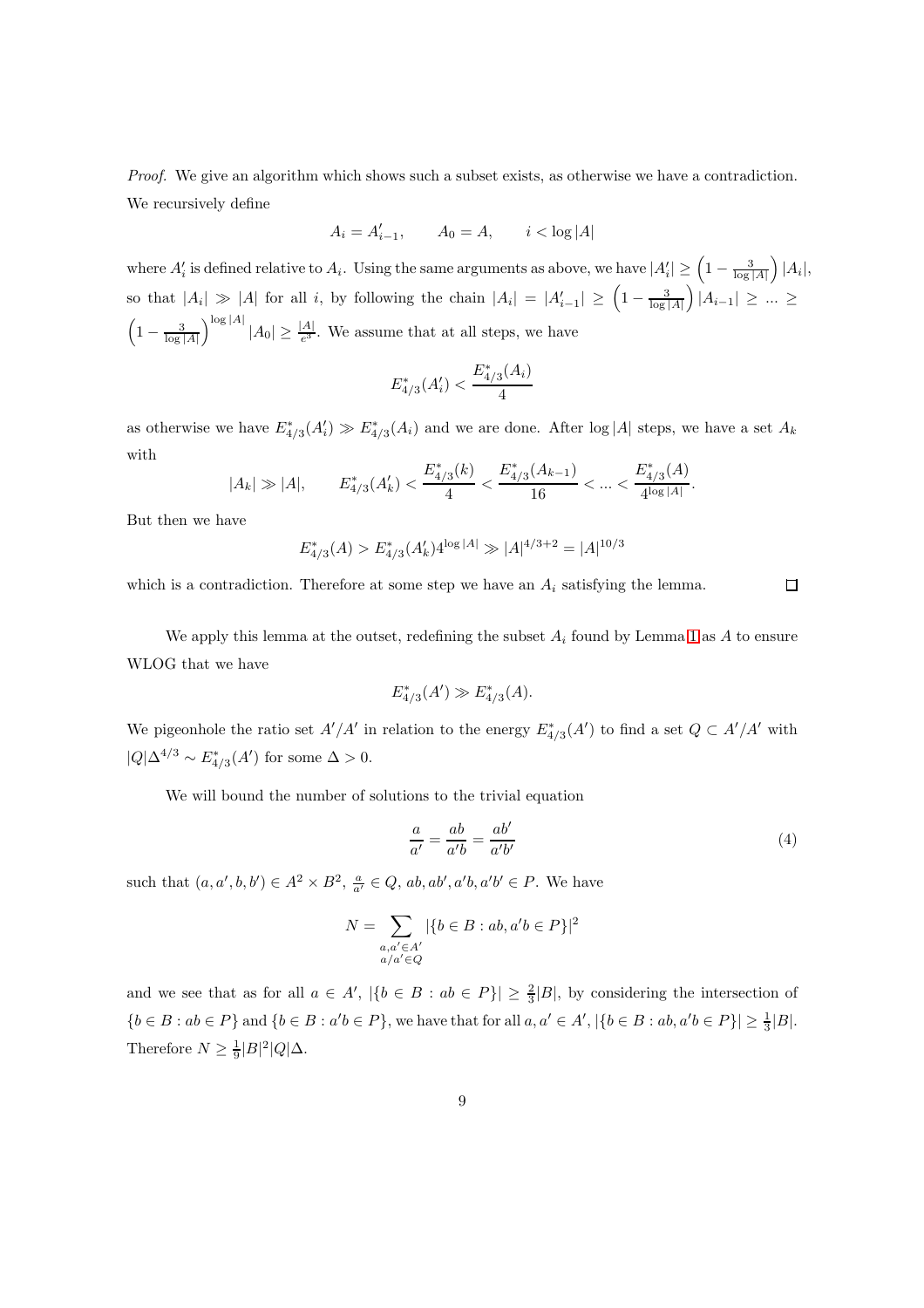Define an equivalence relation on  $A^2 \times B^2$  via

$$
(a, a', b, b') \sim (c, c', d, d') \iff \exists \lambda \text{ s.t. } a = \lambda c, a' = \lambda c', b = \frac{d}{\lambda}, b' = \frac{d'}{\lambda}.
$$

Note that the conditions  $\frac{a}{a'} \in Q$ ,  $ab, a'b, ab', a'b' \in P$  are invariant in the class (i.e. if one class element satisfies these conditions, then they all do). Call the number of equivalence classes satisfying these conditions  $|X|$ . Also note that any quadruple satisfying these conditions gives a solution to [\(4\)](#page-8-0). We can therefore write the number of solutions  $N$  as the sum over each equivalence class;

$$
N = \sum_{\substack{[a,a',b,b']\\ab,a'b,ab',a'b' \in P\\ \frac{a}{a'} \in Q}} |[a,a',b,b']|.
$$

By Cauchy-Schwarz and completing the sum over all equivalence classes, we have

$$
|Q|^2 \Delta^2 |B|^4 \ll N^2 \le |X| \sum_{[a,a',b,b']}|[a,a',b,b']|^2
$$

We must now bound the two quantities on the right hand side of this equation. We first claim that

<span id="page-9-0"></span>
$$
\sum_{[a,a',b,b']}\left|[a,a',b,b']\right|^2 \le \sum_x r_{A/A}(x)^2 r_{B/B}(x)^2. \tag{5}
$$

To see this, note that the left hand side counts pairs of elements of equivalence classes. Take any two elements  $(a, a', b, b')$ ,  $(c, c', d, d') \in A^2 \times B^2$  from the same equivalence class, so that we may write  $(c, c', d, d') = (\lambda a, \lambda a', \frac{b}{\lambda}, \frac{b'}{\lambda})$  $\frac{b'}{\lambda}$ ). The 8-tuple  $(a, a', b, b', c, c', d, d')$  satisfies

$$
\lambda = \frac{c}{a} = \frac{c'}{a'} = \frac{b}{d} = \frac{b'}{d'}
$$

and thus contributes to the sum  $\sum_x r_{A/A}(x)^2 r_{B/B}(x)^2$ . We also see that different pairs from equivalence classes give different 8-tuples, and so the claim is proved. We use Cauchy-Schwarz on the right hand side of equation [5](#page-9-0) to transform it into a pair of fourth energies.

$$
\sum_{x} r_{A/A}(x)^2 r_{B/B}(x)^2 \le E_4^*(A)^{1/2} E_4^*(B)^{1/2}.
$$

We use Theorem [4](#page-3-0) to bound these energies. We bound via

$$
E_4^*(A) \lesssim \frac{|C(A+1)|^2 |A|^3}{|C|}, \quad E_4^*(B) \lesssim \frac{|D(B-1)|^2 |B|^3}{|D|}
$$

with conditions

$$
|C(A+1)||A| \leq |C|^3, \ |C(A+1)|^2 \leq |A||C|^3, \ |A|^3|C| \ll p^2
$$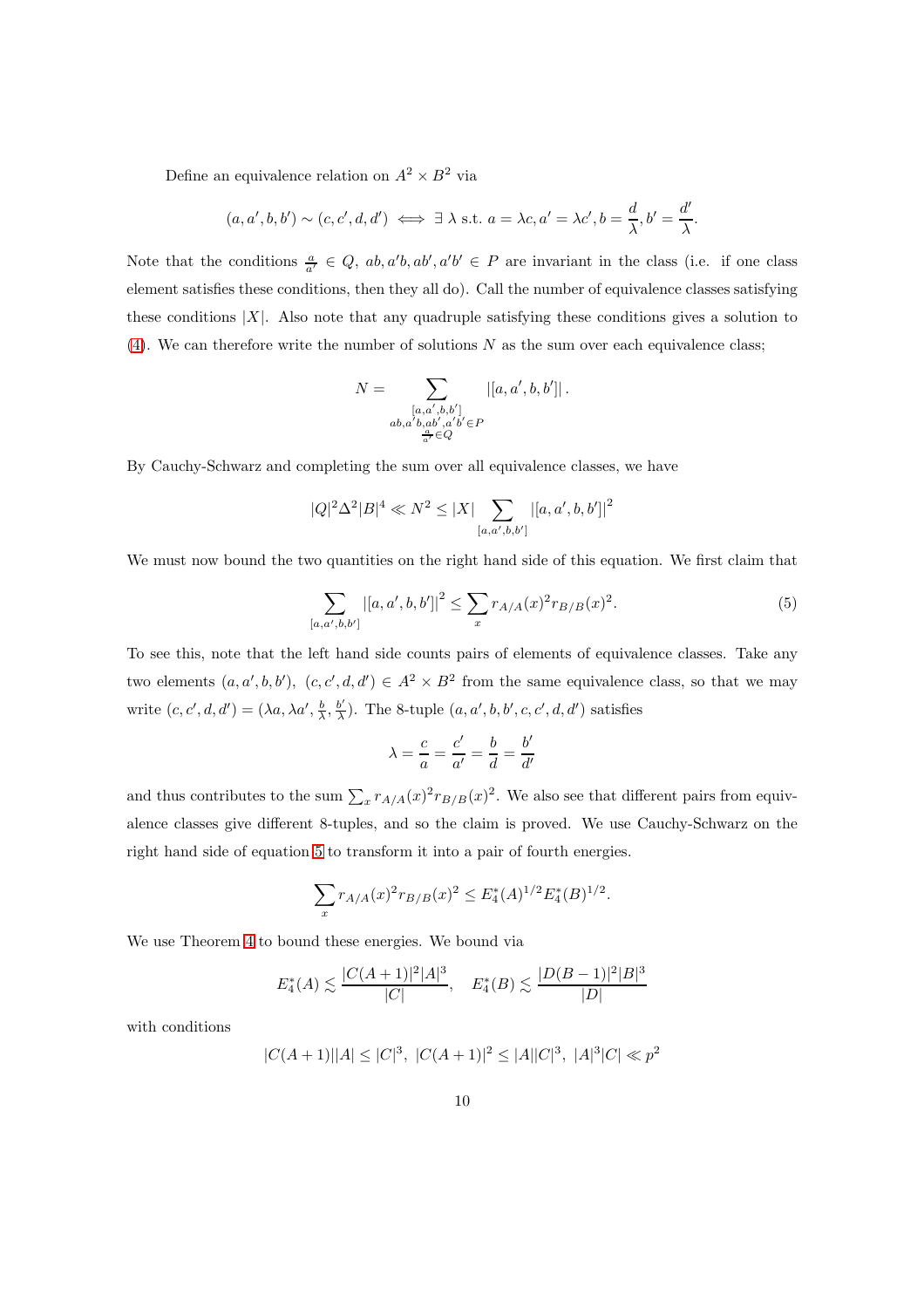$$
|D(B-1)||B|\leq |D|^3,\ |D(B-1)|^2\leq |B||D|^3,\ |B|^3|D|\ll p^2
$$

which are all satisfied under our assumptions. This gives us

$$
|Q|^2\Delta^2|B|^4 \lesssim |X|\frac{|C(A+1)||A|^{3/2}|D(B-1)||B|^{3/2}}{|C|^{1/2}|D|^{1/2}}.
$$

We now bound |X|, the number of equivalence classes. Note that any  $(a, a', b, b')$  a solution to equation [\(4\)](#page-8-0) with the relevant conditions as above transforms into a solution to the equation

<span id="page-10-0"></span>
$$
w = \frac{s}{t} = \frac{u}{v} \tag{6}
$$

with  $w \in Q$ ,  $s, t, u, v \in P$ , by taking  $w = \frac{a}{a'}$ ,  $s = ab$ ,  $t = a'b$ ,  $u = ab'$ ,  $v = a'b'$ . Note that taking two solutions  $(a, a', b, b')$  and  $(c, c', d, d')$  that are not from the same equivalence class necessarily gives us two different solutions to equation [\(6\)](#page-10-0) via the map above. Thus we have

$$
|X| \le \left| \left\{ (w, s, t, u, v) \in Q \times P^4 : w = \frac{s}{t} = \frac{u}{v} \right\} \right|
$$
  
=  $\left| \left\{ (s, t, u, v) \in P^4 : \frac{s}{t} = \frac{u}{v} \in Q \right\} \right|$ .

The popularity of  $P$  allows us to bound this by

$$
|X| \lesssim \frac{|AB|^4}{|A|^4|B|^4} \left| \left\{ (a_1, a_2, a_3, a_4, b_1, b_2, b_3, b_4) \in A^4 \times B^4 : \frac{a_1b_1}{a_2b_2} = \frac{a_3b_3}{a_4b_4} \in Q \right\} \right|.
$$

We dyadically pigeonhole the set  $\frac{BA}{A}$  in relation to the number of solutions to  $r/a = r'/a' \in Q$  with  $r, r' \in \frac{BA}{A}$ ,  $a, a' \in A$  to find popular subsets  $R_1, R_2 \subseteq \frac{BA}{A}$  in terms of these solutions. Specifically, we have

$$
|X| \lesssim \frac{|AB|^4}{|A|^4|B|^4} \sum_i \sum_{\substack{x \in \frac{AB}{A} \\ 2^i \leq r \frac{AB}{A}(x) < 2^{i+1}}} r_{\frac{AB}{A}}(x) \left| \left\{ (a_3, a_4, b_1, b_3, b_4) \in A^2 \times B^3 : \frac{x}{b_1} = \frac{a_3b_3}{a_4a_4} \in Q \right\} \right|
$$

to give us a  $\Delta_1 > 0$  and an  $R_1 \subseteq \frac{AB}{A}$  such that

$$
|X| \lesssim \frac{|AB|^4}{|A|^4|B|^4} \Delta_1 \left| \left\{ (r_1, a_3, a_4, b_2, b_3, b_4) \in R_1 \times A^2 \times B^3 : \frac{r_1}{b_2} = \frac{a_3 b_3}{a_4 b_4} \in Q \right\} \right|.
$$

We perform a similar dyadic decomposition to get a  $\Delta'_1 > 0$  and  $R_2 \subseteq \frac{AB}{A}$  with

$$
|X| \lesssim \frac{|AB|^4}{|A|^4|B|^4} \Delta_1 \Delta_1' \left| \left\{ (r_1, r_2, b_2, b_4) \in R_1 \times R_2 \times B^2 : \frac{r_1}{b_2} = \frac{r_2}{b_4} \in Q \right\} \right|.
$$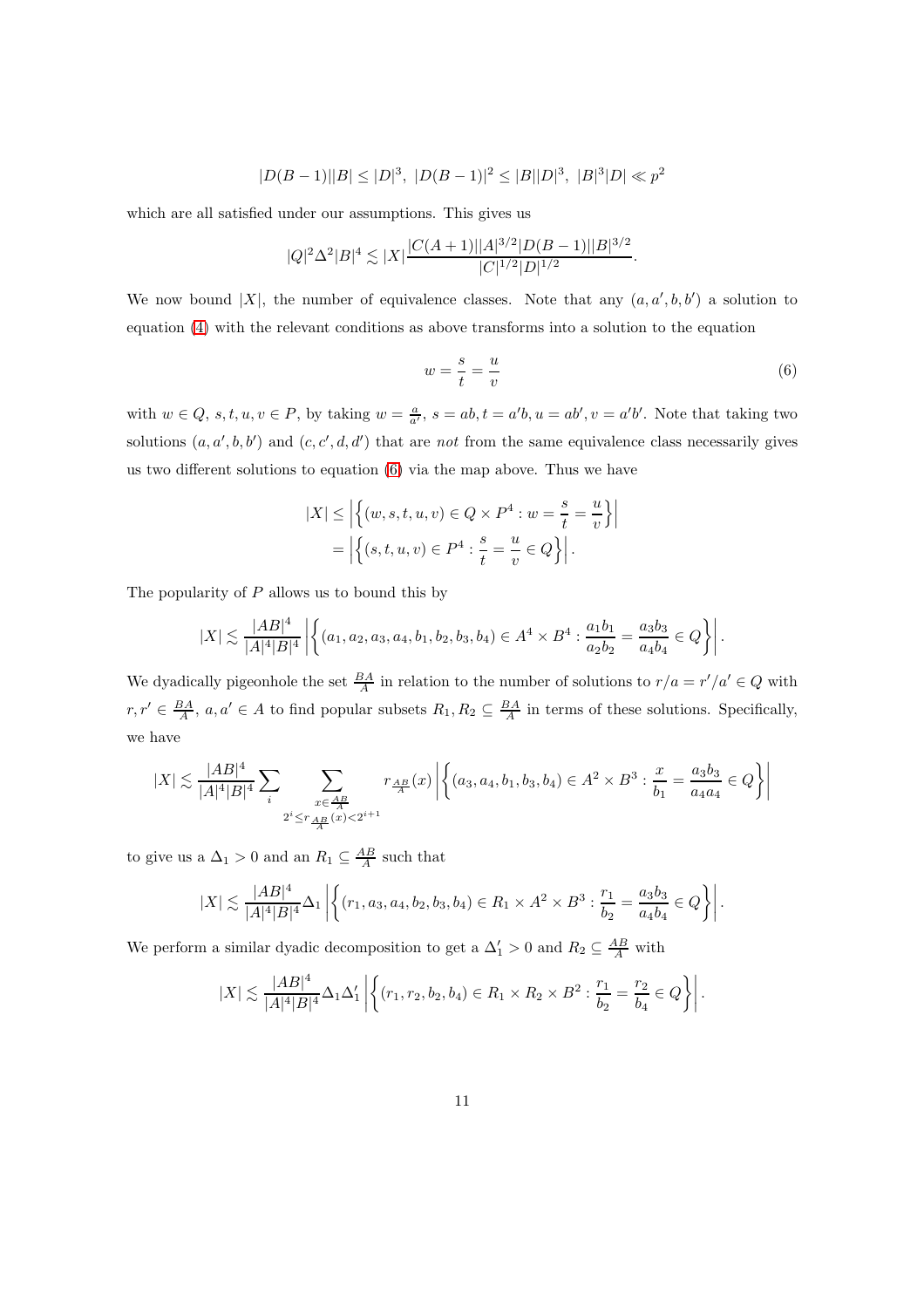We use these decompositions to get the bound

$$
|X| \lesssim \frac{|AB|^4}{|A|^4|B|^4} \Delta_1 \Delta_1' \left| \left\{ (r_1, r_2, b_2, b_4) \in R_1 \times R_2 \times B^2 : \frac{r_1}{b_2} = \frac{r_2}{b_4} \in Q \right\} \right|
$$
  
\n
$$
\leq \frac{|AB|^4}{|A|^4|B|^4} \Delta_1 \Delta_1' \sum_{q \in Q} r_{R_1/B}(q) r_{R_2/B}(q)
$$
  
\n
$$
\leq \frac{|AB|^4}{|A|^4|B|^4} \Delta_1 \Delta_1' \left( \sum_{q \in Q} r_{R_1/B}(q)^2 \right)^{1/2} \left( \sum_{q \in Q} r_{R_2/B}(q)^2 \right)^{1/2}
$$
  
\n
$$
\leq \frac{|AB|^4}{|A|^4|B|^4} \Delta_1 \Delta_1' |Q|^{1/2} E_4^*(B, R_1)^{1/4} E_4^*(B, R_2)^{1/4}
$$

We will now show that given  $|B||D||R_i|^2 \ll p^2$  and  $|B| \leq |D|$  (which are true under our assumptions), we have

<span id="page-11-0"></span>
$$
E_4^*(B, R_i) \lesssim \frac{|D(B-1)|^3 |R_i|^2}{|D|}.
$$
\n(7)

Firstly, with the additional conditions

<span id="page-11-1"></span>
$$
|B|^2|D(B-1)| \le |R_i||D|^3, \quad |B||D(B-1)|^2 \le |R_i|^2|D|^3 \tag{8}
$$

we may bound these fourth energies by Theorem [4](#page-3-0) to get [\(7\)](#page-11-0). We can therefore assume one of these conditions does not hold.

Suppose that  $|B|^2|D(B-1)| \geq |R_i||D|^3$ . We have

$$
E_4^*(B, R_i) \le |R_i|^4 |B|.
$$

Note that we want to have

$$
E_4^*(B, R_i) \le \frac{|D(B-1)|^3 |R_i|^2}{|D|}
$$

which would follow from

$$
|R_i|^4|B| \le \frac{|D(B-1)|^3|R_i|^2}{|D|}
$$

which is true if and only if  $|R_i|^2|B||D| \leq |D(B-1)|^3$ . Using our assumed bound for  $|R_i|$ , we know that

$$
|R_i|^2|B||D| \le \frac{|B|^5|D(B-1)|^2}{|D|^5}.
$$

Noting that we certainly have

$$
|B| \le |D| \implies \frac{|B|^5 |D(B-1)|^2}{|D|^5} \le |D(B-1)|^3
$$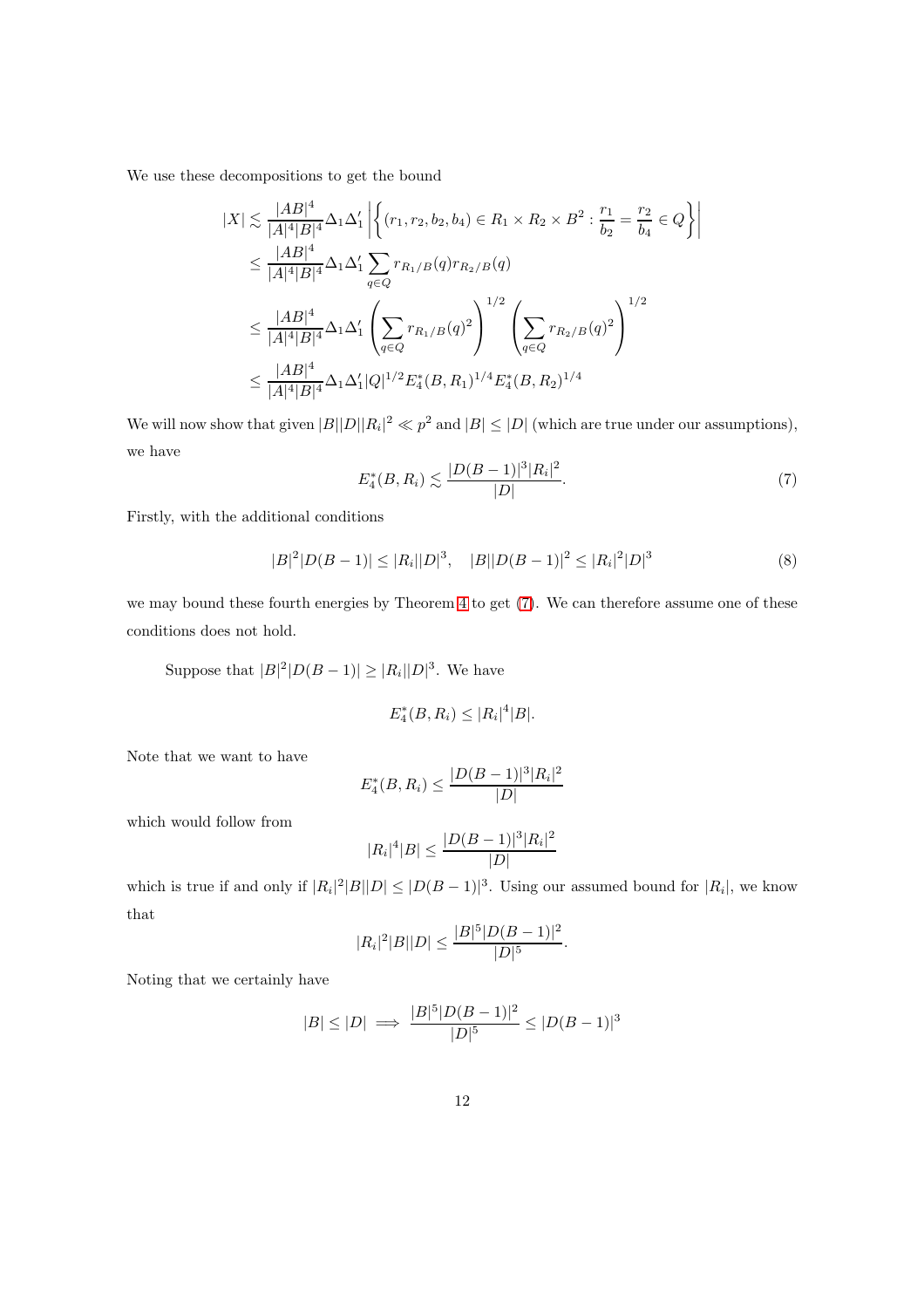so that we must have

$$
|R_i|^2|B||D| \le |D(B-1)|^3
$$

and so the bound on the fourth energy holds.

Now assume the second condition from [\(8\)](#page-11-1) does not hold, that is,  $|B||D(B-1)|^2 \geq |R_i|^2|D|^3$ . Again, we have

$$
E_4^*(B, R_i) \le |R_i|^4 |B|.
$$

We have

$$
|R_i|^4|B| \le \frac{|D(B-1)|^3|R_i|^2}{|D|} \iff |R_i|^2|B||D| \le |D(B-1)|^3
$$

so that it is enough to prove  $|R_i|^2|B||D| \leq |D(B-1)|^3$ , as before. Using the assumption to bound  $|R_i|$ , we have the information that

$$
|R_i|^2|B||D| \le \frac{|B|^2|D(B-1)|^2}{|D|^2}
$$

and it follows from our assumption  $|B| \leq |D|$  that

$$
\frac{|B|^2|D(B-1)|^2}{|D|^2}\leq |D(B-1)|^3.
$$

Therefore we have that  $|R_i|^2|B||D| \leq |D(B-1)|^3$  and so the bound on the fourth energy holds. Plugging this in, we get

$$
|X| \lesssim \frac{|AB|^4}{|A|^4|B|^4} \Delta_1 \Delta_1' |Q|^{1/2} E_4^*(B, R_1)^{1/4} E_4^*(B, R_2)^{1/4}
$$
  

$$
\lesssim \frac{|Q|^{1/2}|AB|^4|D(B-1)|^{3/2}}{|A|^4|B|^4|D|^{1/2}} |R_1|^{1/2} |R_2|^{1/2} \Delta_1 \Delta_1'
$$

The product  $|R_1|^{1/2}|R_2|^{1/2}\Delta_1\Delta_1'$  can be bounded by

$$
\left[|R_1|^{1/2}|R_2|^{1/2}\Delta_1\Delta_1'\right]^2 \le \sum_{x \in R_1} r_{\frac{BA}{A}}(x)^2 \sum_{x \in R_2} r_{\frac{BA}{A}}(x)^2
$$

where it is important to note that  $r_{BA}(x)$  gives a triple  $(b, a, a')$ . For  $i = 1, 2$ , we have

$$
\sum_{x \in R_i} r_{\frac{BA}{A}}(x)^2 \le \left| \left\{ (a_1, a_2, a_3, a_4, b_1, b_2) \in A^4 \times B^2 : \frac{b_1 a_1}{a_2} = \frac{b_2 a_3}{a_4} \right\} \right|.
$$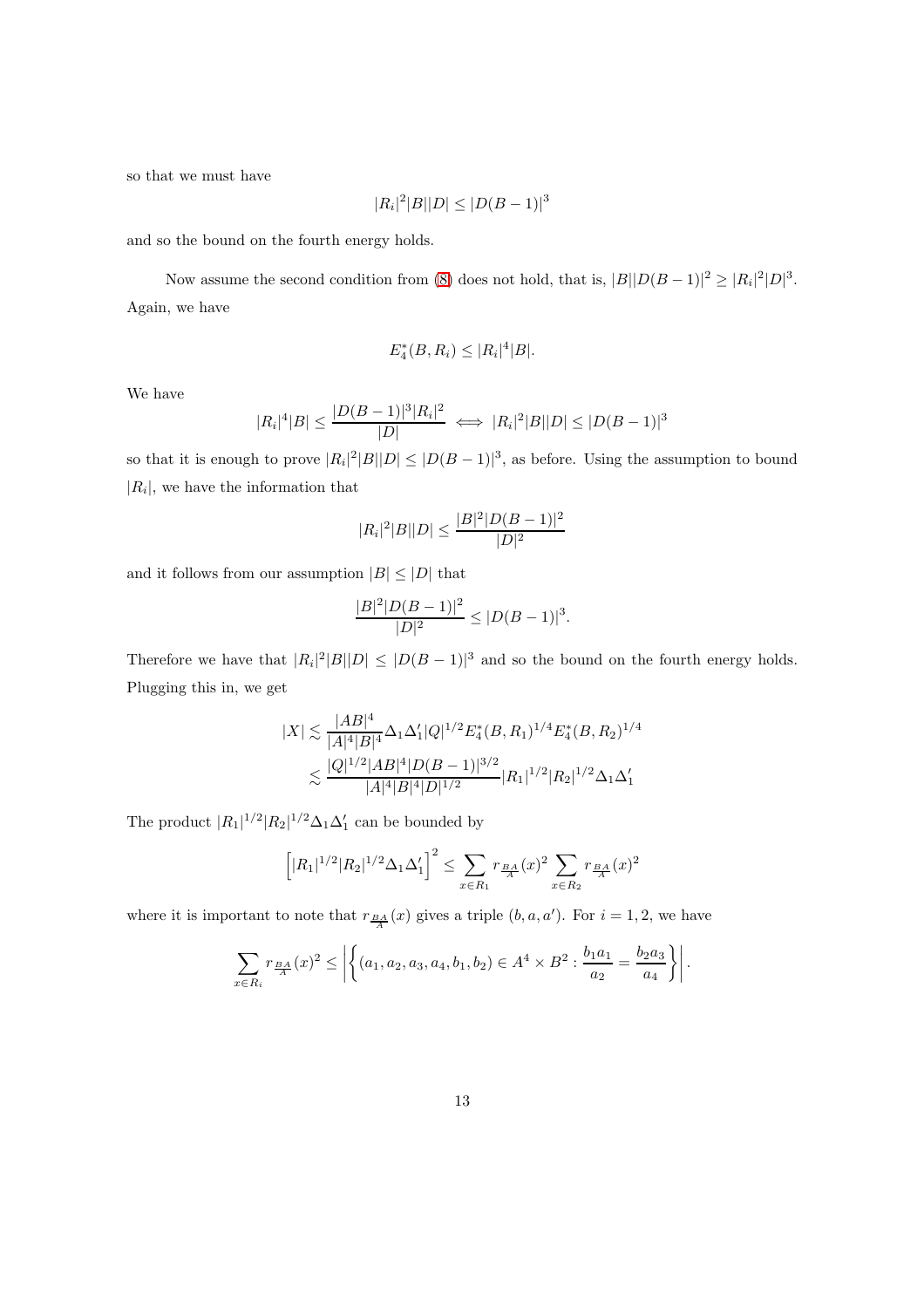Following the process as before, we find a pair of subsets  $S_1, S_2 \subseteq A/A$  with respect to these solutions, and some  $\Delta_2, \Delta'_2 > 0$  with

$$
\sum_{x \in R_i} r_{\frac{BA}{A}}(x)^2 \lesssim \Delta_2 \Delta_2' |\{(s_1, s_2, b_1, b_2) \in S_1 \times S_2 \times B^2 : s_1 b_1 = s_2 b_2\}|
$$
  

$$
\leq \Delta_2 \Delta_2' \sum_x r_{S_1B}(x) r_{S_2B}(x)
$$
  

$$
\leq \Delta_2 \Delta_2' E^*(B, S_1)^{1/2} E^*(B, S_2)^{1/2}.
$$

We will use a similar argument as above to prove that with the two conditions  $|B||D||S_i|\min\{|D|,|S_i|\}\ll$  $p<sup>2</sup>$  and  $B \le D$  (which are satisfied under our assumptions), we have

<span id="page-13-0"></span>
$$
E^*(B, S_i) \lesssim \frac{|S_i|^{3/2} |D(B-1)|^{3/2}}{|D|^{1/2}}.
$$
\n(9)

 $\overline{\phantom{a}}$ 

Under the extra conditions

 $\overline{\phantom{a}}$ 

<span id="page-13-1"></span>
$$
|B|^2|D(B-1)| \le |S_i||D|^3, \qquad |B||D(B-1)|^2 \le |S_i|^2|D|^3 \tag{10}
$$

we can bound this energy by Theorem [5](#page-3-1) to get [\(9\)](#page-13-0). We therefore assume the first condition from [\(10\)](#page-13-1) does not hold, that is,  $|B|^2|D(B-1)| \geq |S_i||D|^3$ . We bound the energy via

$$
E^*(B, S_i) \leq |B||S_i|^2.
$$

We wish to show that

$$
|B||S_i|^2 \le \frac{|S_i|^{3/2}|D(B-1)|^{3/2}}{|D|^{1/2}} \quad \text{ which is true iff} \quad |B||D|^{1/2}|S_i|^{1/2} \le |D(B-1)|^{3/2}.
$$

Using our assumption on  $|S_i|$ , we have that

$$
|B||D|^{1/2}|S_i|^{1/2} \le \frac{|B|^2|D(B-1)|^{1/2}}{|D|}.
$$

Our assumption that  $|B| \leq |D|$  gives

$$
\frac{|B|^2|D(B-1)|^{1/2}}{|D|} \leq |B||D(B-1)|^{1/2} \leq |D(B-1)|^{3/2}
$$

so that  $|B||D|^{1/2}|S_i|^{1/2} \leq |D(B-1)|^{3/2}$ , and the bound [\(9\)](#page-13-0) holds. Next we assume that the second condition in [\(10\)](#page-13-1) does not hold, that is,  $|B||D(B-1)|^2 \geq |S_i|^2|D|^3$ . We again have

$$
E^*(B, S_i) \leq |B||S_i|^2.
$$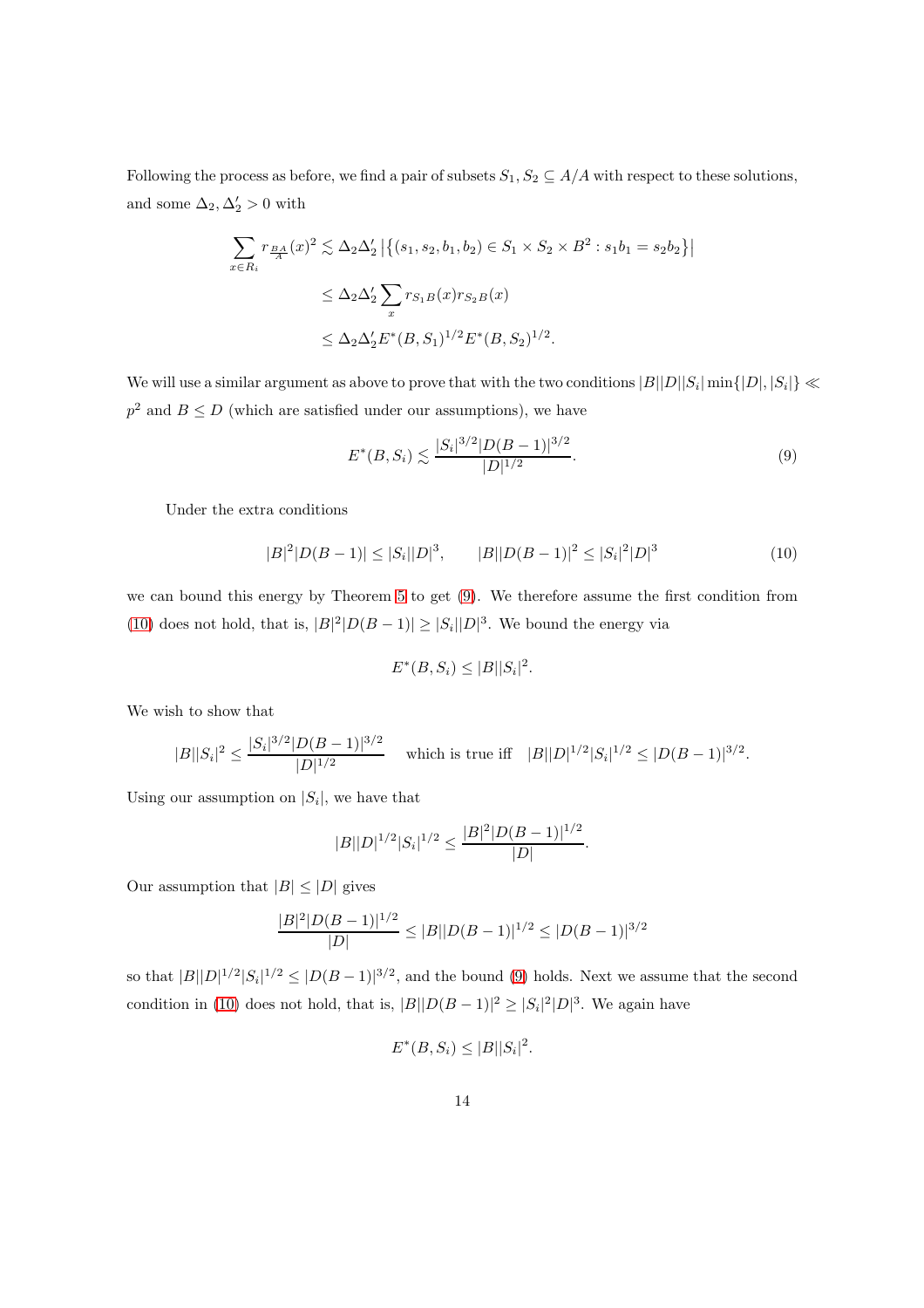Comparing this bound to our desired bound, we have

$$
|B||S_i|^2 \le \frac{|S_i|^{3/2}|D(B-1)|^{3/2}}{|D|^{1/2}} \iff |B||D|^{1/2}|S_i|^{1/2} \le |D(B-1)|^{3/2}.
$$

So that the bound we want follows from the second inequality above. Using our assumption on  $|S_i|$ , we know that

$$
|B||D|^{1/2}|S_i|^{1/2} \le \frac{|B|^{5/4}|D(B-1)|^{1/2}}{|D|^{1/4}}
$$

and by our assumption that  $|B| \leq |D|$ , we have

$$
\frac{|B|^{5/4}|D(B-1)|^{1/2}}{|D|^{1/4}} \le |D(B-1)|^{3/2}
$$

so that we have  $|B||D|^{1/2}|S_i|^{1/2} \leq |D(B-1)|^{3/2}$  as needed.

In all cases the bound on  $E^*(B, S_i)$  holds, so that we find

$$
\[|R_1|^{1/2}|R_2|^{1/2}\Delta_1\Delta_1']^2 \lesssim \Delta_2^2 \Delta_2'^2 E^*(B, S_1) E^*(B, S_2)
$$
  

$$
\lesssim \frac{\Delta_2^2 \Delta_2'^2 |S_1|^{3/2} |S_2|^{3/2} |D(B-1)|^3}{|D|}
$$
  

$$
\leq \frac{E_{4/3}^*(A)^3 |D(B-1)|^3}{|D|}.
$$

Putting all these bounds together, we have

$$
|Q|^{3/2}\Delta^2|B|^{13/2}|A|^{5/2}|C|^{3/2}|D|^{1/2}\lesssim |AB|^4|C(A+1)||D(B-1)|^4E^*_{4/3}(A)^{3/2}
$$

which simplifies to

$$
E_{4/3}^*(A')^3|B|^{13}|A|^5|C|^3|D|\lesssim |AB|^8|C(A+1)|^2|D(B-1)|^8E_{4/3}^*(A)^3.
$$

We use our assumption  $E_{4/3}(A') \gg E_{4/3}(A)$  to conclude that

$$
|B|^{13}|A|^{5}|C|^{3}|D| \lesssim |AB|^{8}|C(A+1)|^{2}|D(B-1)|^{8}.
$$

The first part of Corollary [1](#page-2-1) can be seen by setting  $B = A + 1$ ,  $C = A$  and  $D = A + 1$  to give

$$
|A(A+1)| \gtrsim |A|^{11/9}
$$
.

Alternatively, setting  $B = -A$ ,  $D = C = A + 1$  gives the second part,

$$
|AA| + |(A+1)(A+1)| \gtrsim |A|^{11/9}.
$$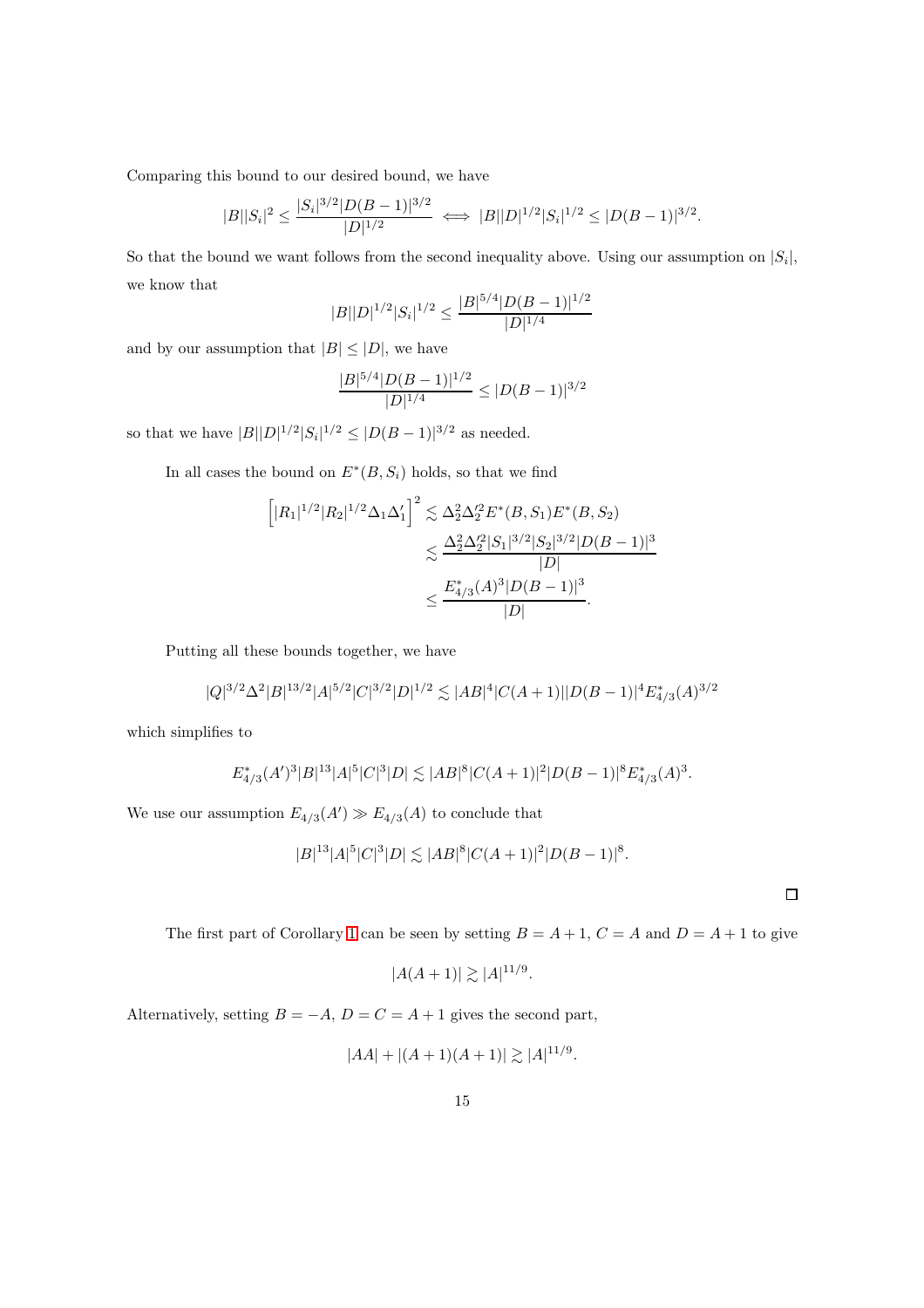### <span id="page-15-5"></span>References

- <span id="page-15-0"></span>[1] G. Shakan, I. Shkredov, Breaking the 6/5 threshold for sums and products modulo a prime. [arXiv:1806.07091](http://arxiv.org/abs/1806.07091) [math.CO]. (2018)
- <span id="page-15-6"></span>[2] M.Rudnev, G. Shakan, I. Shkredov, Stronger sum-product inequalities for small sets. [arXiv:1808.08465](http://arxiv.org/abs/1808.08465) [math.CO]. (2018)
- <span id="page-15-3"></span>[3] C. Chen, B. Kerr, A. Mohammadi, A new sum-product estimate in prime fields. [arXiv:1807.10998](http://arxiv.org/abs/1807.10998) [math.CO] (2018)
- <span id="page-15-4"></span>[4] S. Stevens, F. de Zeeuw, An improved point-line incidence bound over arbitrary fields. Bulletin of the London Mathematical Society. 49. 10.1112/blms.12077. (2017)
- [5] O. Roche-Newton, M. Rudnev, I. Shkredov, New sum-product type estimates over finite fields. Advances in Mathematics, Volume 293, 2016, Pages 589-605, ISSN 0001-8708, https://doi.org/10.1016/j.aim.2016.02.019. [\(http://www.sciencedirect.com/science/article/pii/S0001870816000712\)](http://www.sciencedirect.com/science/article/pii/S0001870816000712)
- <span id="page-15-8"></span><span id="page-15-7"></span>[6] M. Garaev, C. Shen, On the size of the set  $A(A+1)$ . [arXiv:0811.4206](http://arxiv.org/abs/0811.4206) [math.NT]. (2008)
- [7] T. Jones, O. Roche-Newton, *Improved bounds on the set*  $A(A+1)$ . Journal of Combinatorial Theory, Series A, Volume 120, Issue 3, 2013, Pages 515-526, ISSN 0097-3165, https://doi.org/10.1016/j.jcta.2012.11.001.
- <span id="page-15-10"></span><span id="page-15-9"></span>[8] D. Zhelezov, On additive shifts of multiplicative almost-subgroups in finite fields. [arXiv:1507.05548](http://arxiv.org/abs/1507.05548) [math.NT]. (2015)
- <span id="page-15-1"></span>[9] A. Mohammadi, On growth of the set  $A(A+1)$  in arbitrary finite fields. [arXiv:1807.11065](http://arxiv.org/abs/1807.11065) [math.NT]. (2018)
- [10] G. Shakan, On higher energy decompositions and the sum-product phenomenon. Mathematical Proceedings of the Cambridge Philosophical Society, 1-19. doi:10.1017/S0305004118000506. (2018)
- <span id="page-15-2"></span>[11] S.V. Konyagin, I. Shkredov, On sum sets of sets having small product set. Proc. Steklov Inst. Math. (2015) 290: 288. https://doi.org/10.1134/S0081543815060255. (2015)